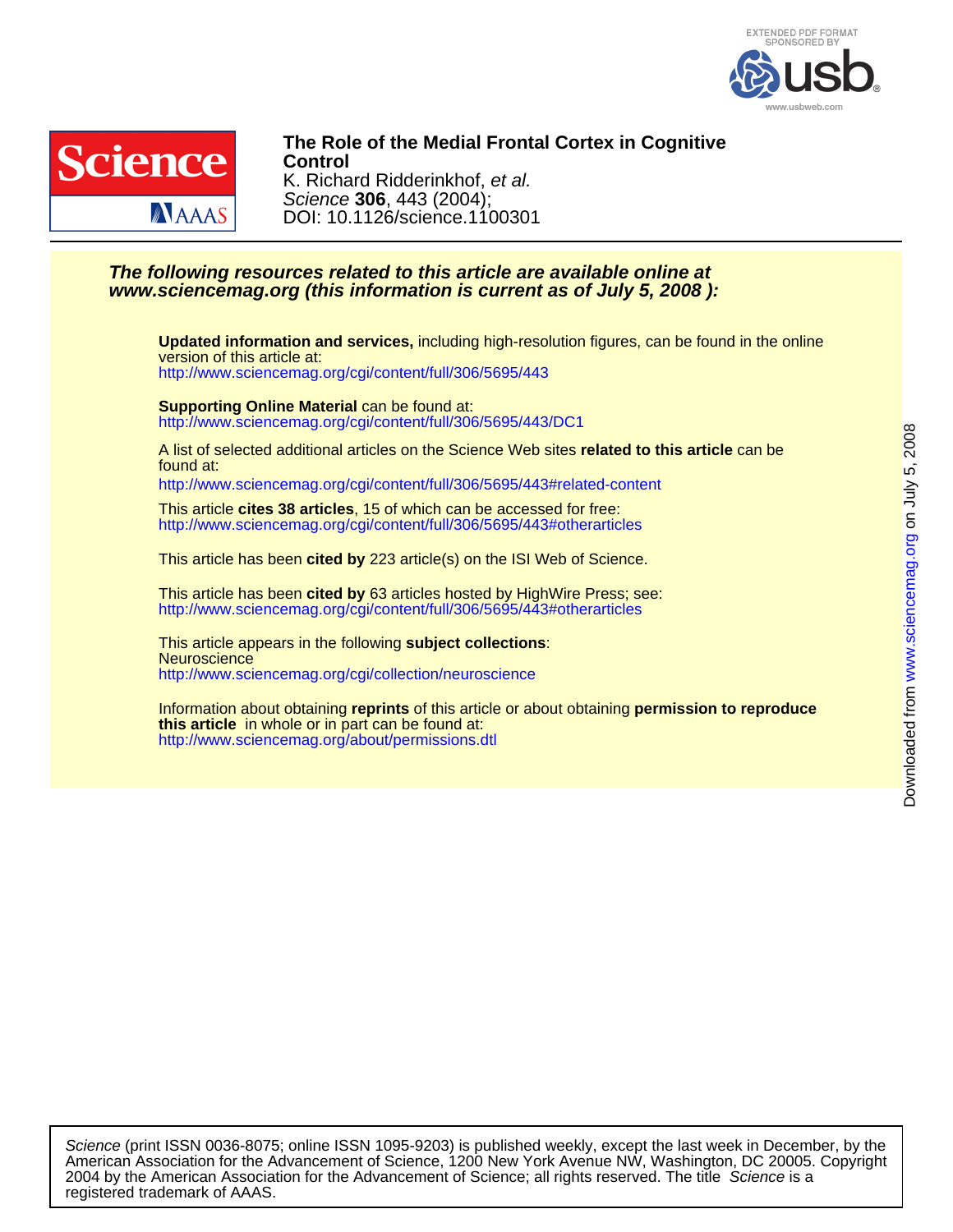n PECIAL n ECTION

www.sciencemag.orgon July 5, 2008

Downloaded from www.sciencemag.org on July 5, 2008

Downloaded from

merical reference may play a role in the emergence of a fully formed conception of number. The challenge now is to delineate that role.

#### References and Notes

- 1. L. Gleitman, A. Papafragou, in Handbook of Thinking and Reasoning, K. J. Holyoak, R. Morrison, Eds. (Cambridge Univ. Press, New York, in press).
- 2. D. Gentner, S. Golden-Meadow, Eds., Language and Mind: Advances in the Study of Language and Thought (MIT Press, Cambridge, MA, 2003).
- 3. S. C. Levinson, in Language and Space, P. Bloom, M. Peterson, L. Nadel, M. Garrett, Eds. (MIT Press, Cambridge, MA, 1996), Chap. 4.
- 4. R. Gelman, S. A. Cordes, in Language, Brain, and

Cognitive Development: Essays in Honor of Jacques Mehler, E. Dupoux, Ed. (MIT Press, Cambridge, MA, 2001), pp. 279–301.

- 5. B. Butterworth, The Mathematical Brain (McMillan, London, 1999).
- 6. C. R. Gallistel, The Organization of Learning (Bradford Books/MIT Press, Cambridge, MA, 1990). 7. J. A. Fodor, The Language of Thought (T. Y. Crowell,
- New York, 1975).
- 8. P. Gordon, Science 306, 496 (2004).
- 9. P. Pica, C. Lemer, V. Izard, S. Dehaene, Science 306, 499 (2004).
- 10. D. L. Everett, (2004) http://lings.In.man.ac.uk/info/ staff/DE/cultgram.pdf (cited by permission).
- 11. C. R. Gallistel, R. Gelman, in Handbook of Thinking and Reasoning, K. J. Holyoak, R. Morrison, Eds. (Cambridge University Press, New York, in press).
- 12. E. M. Brannon, H. S. Terrace, in The Cognitive Animal: Empirical and Theoretical Perspectives on Animal Cognition, M. Bekoff, C. Allen, Eds. (MIT Press, Cambridge, MA, 2002), pp. 197–204.
- 13. S. Dehaene, The Number Sense (Oxford University Press, Oxford, 1997).
- 14. R. Gelman, B. Butterworth, Trends Cognit. Sci., in press.
- 15. L. Gleitman, J. Trueswell, K. Cassidy, R. Nappa, A. Papafragou, Lang. Learn. Dev., in press.
	- 16. S. Carey, Daedalus 133, 59 (2004).
	- 17. E. von Glaserfield, in The Development of Numerical Competence: Animal and Human Models, S. T. Boysen, E. J. Capaldi (Lawrence Erlbaum Associates, Hillsdale, NJ, 1993), pp. 225<244.
	- 18. H. Davis, R. Pérusse, Behav. Brain Sci. 11, 561 (1988). 19. P. B. Buckley, C. B. Gillman, J. Exp. Psychol. 103,
	- 1131 (1974).

REVIEW

# The Role of the Medial Frontal Cortex in Cognitive Control

# K. Richard Ridderinkhof, <sup>1,2\*</sup> Markus Ullsperger, <sup>3</sup> Eveline A. Crone, <sup>4</sup> Sander Nieuwenhuis<sup>5</sup>

Adaptive goal-directed behavior involves monitoring of ongoing actions and performance outcomes, and subsequent adjustments of behavior and learning. We evaluate new findings in cognitive neuroscience concerning cortical interactions that subserve the recruitment and implementation of such cognitive control. A review of primate and human studies, along with a meta-analysis of the human functional neuroimaging literature, suggest that the detection of unfavorable outcomes, response errors, response conflict, and decision uncertainty elicits largely overlapping clusters of activation foci in an extensive part of the posterior medial frontal cortex (pMFC). A direct link is delineated between activity in this area and subsequent adjustments in performance. Emerging evidence points to functional interactions between the pMFC and the lateral prefrontal cortex (LPFC), so that monitoringrelated pMFC activity serves as a signal that engages regulatory processes in the LPFC to implement performance adjustments.

Flexible goal-directed behavior requires an adaptive cognitive control system for selecting contextually relevant information and for organizing and optimizing information processing. Such adaptive control is effortful, and therefore it may not be efficient to maintain high levels of control at all times. Here we review recent studies in cognitive neuroscience that have advanced our understanding of how the brain determines and communicates the need to recruit cognitive control. Convergent evidence suggests that the posterior medial frontal cortex (pMFC) and lateral prefrontal cortex (LPFC) are im-

\*To whom correspondence should be addressed. E-mail: K.R.Ridderinkhof@uva.nl

portant contributors to cognitive control. Our focus is on the role of the pMFC in performance monitoring, especially in situations in which pMFC activity is followed by performance adjustments. Evaluating the adequacy and success of performance is instrumental in determining and implementing appropriate behavioral adjustments. For instance, detection of a performance error may be used to shift performance strategy to a more conservative speed/accuracy balance. Based on the evidence reviewed below, we develop the tentative hypothesis that one unified function of the pMFC is performance monitoring in relation to anticipated rewards. The monitored signals may index the failure (errors or negative feedback) or reduced probability (conflicts or decision uncertainty) of obtaining such rewards, and as such signal the need for increased control.

## Performance Monitoring

Flexible adjustments of behavior and reward-based association learning require the continuous assessment of ongoing actions and the outcomes of these actions. The ability to monitor and compare actual performance with internal goals and standards is critical for optimizing behavior. We first review evidence from primate, electrophysiological, and functional neuroimaging studies that points toward the importance of pMFC areas (Fig. 1A) in monitoring unfavorable performance outcomes, response errors, and response conflicts, respectively. These conditions have in common that they signal that goals may not be achieved or rewards may not be obtained unless the level of cognitive control is subsequently increased.

Although the pMFC can also be activated by positive events (such as rewards)  $(1, 2)$ , we focus here on negative events and their consequences. Because errors and conflicts are intrinsically negative, and because unfavorable outcomes are typically more consequential for the regulation of cognitive control than are favorable outcomes, our review focuses on the role of the pMFC in monitoring negative events.

Monitoring unfavorable outcomes. Electrophysiological recordings in nonhuman primates implicate the pMFC in monitoring performance outcomes. Distinct neuron populations in the pMFC, particularly in the supplementary eye fields and the rostral cingulate motor area (CMAr), are sensitive to reward expectancy and reward delivery  $(1, 3, 4)$ . In addition, CMAr neurons exhibit sensitivity to unexpected reductions in reward (5). Likewise, specific groups of neurons in the depth of the cingulate sulcus (area 24c) react to response errors and to unexpected omissions of rewards (5). These findings are consistent with a role for these neuronal populations in comparing expected and actual outcomes.

<sup>&</sup>lt;sup>1</sup>Department of Psychology, University of Amsterdam, Roetersstraat 15, 1018 WB Amsterdam, Netherlands. <sup>2</sup>Department of Psychology, Leiden University, Wassenaarseweg 52, 2333 AK Leiden,<br>Netherlands. <sup>3</sup>Max Planck Institute for Human Cognitive and Brain Sciences, Stephanstrasse 1A, 04103 Leipzig, Germany. <sup>4</sup>Center for Mind and Brain, University of California Davis, 202 Cousteau Place, Suite 201, Davis, CA 95616, USA. <sup>5</sup>Department of Cognitive Psychology, Vrije Universiteit, Van der Boechorststraat 1, 1081 BT Amsterdam, Netherlands.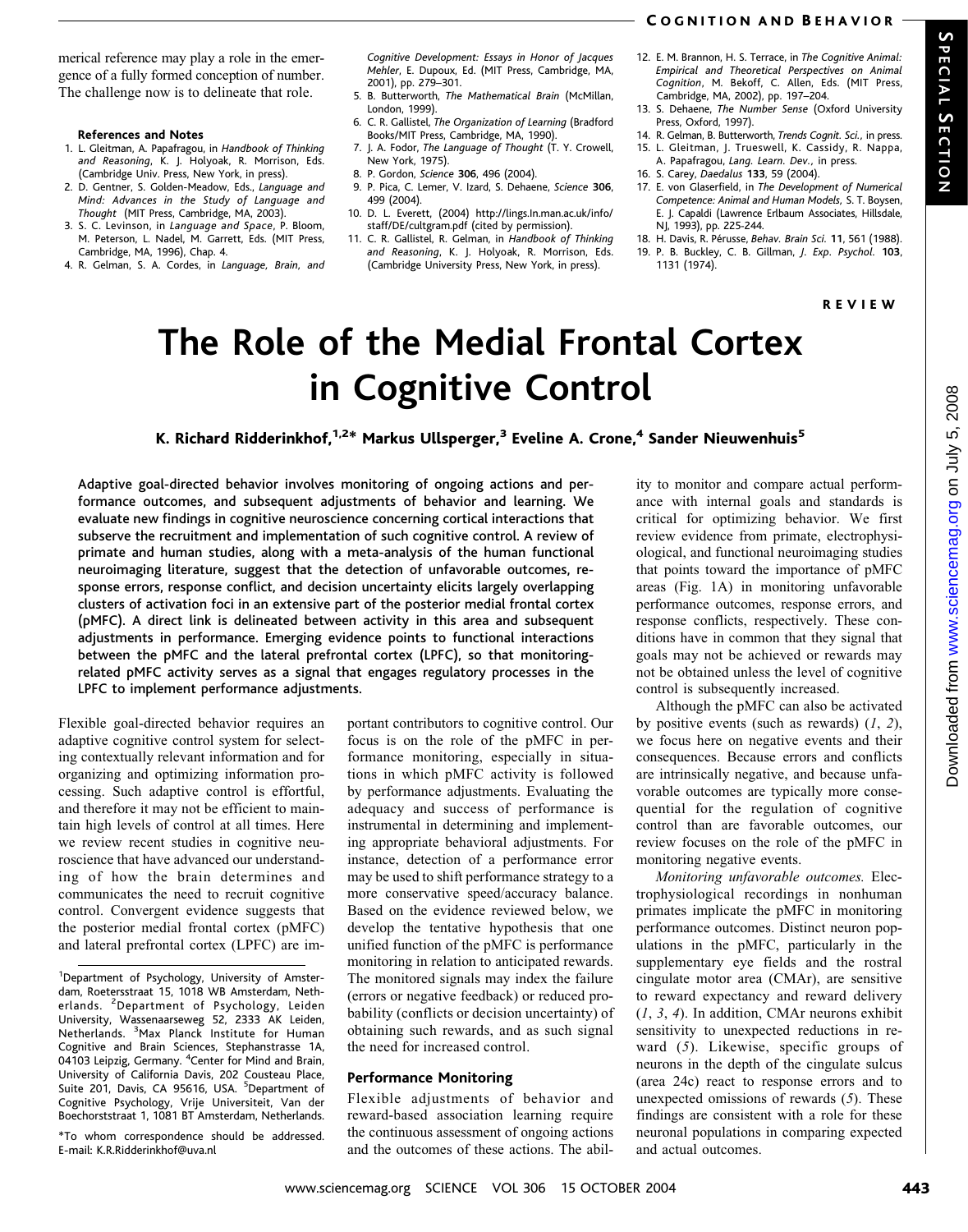Human neuroimaging studies implicate the pMFC, including the dorsal anterior cingulate cortex (ACC), along with other brain structures, in differential processing of unfavorable outcomes (Fig. 1B). These include studies using monetary rewards and punishments (6) and studies using abstract performance feedback (7). Similar parts of the pMFC are activated by primary re-

n PECIAL

n

**NOLDIN** 

B pre-response conflict decision uncertainty o response error negative feedback 60 40 20 C mm mm 60 6 40 9 20 10  $32$  $\mathbf{0}$  $-20$  $-40$ 

Fig. 1. Areas in the medial frontal cortex involved in performance monitoring. (A) Anatomical map of the medial frontal cortex. This is a schematic map of anatomical areas in the human pMFC, based on the atlas by Talairach and Tournoux (see supporting online material). The numbers indicate Brodmann areas. The area shaded in red encompasses the RCZ, and the area shaded in blue indicates the caudal cingulate zone (CCZ), as suggested by Picard and Strick (11). (B) Outcome of a meta-analysis of midline foci of activation reported in 38 fMRI studies published between 1997 and 2004 investigating brain activity associated with pre-response conflict, decision uncertainty, response errors, and negative feedback (20). In the upper part of the figure, the activation foci are superimposed on a saggital slice of an anatomical MRI scan at  $x = 4$ . In the lower part, the activation foci are superimposed on the enlarged schematic area map. The majority of activations cluster in the posterodorsal medial frontal cortex, in the region where areas 8, 6, 32, and 24 border each other.

inforcers such as pain affect and pleasant tastes, suggesting that the pMFC plays a general role in coding the motivational value of external events.

Electrophysiological recordings in humans have identified the purported eventrelated brain potential correlate of the pMFC response to unfavorable outcomes: the feedback-related error-related negativity (or

> ''feedback ERN''). This negative-polarity voltage deflection peaks approximately 250 to 300 ms after a stimulus indicating the outcome, and is greater in amplitude for negative performance feedback and outcomes indicating monetary losses than for positive feedback and monetary gains (8). The timing of this brain potential suggests that the pMFC computes or has access to a rapid evaluation of the outcome stimulus. Furthermore, initial studies report that the amplitude of the feedback ERN shows a graded sensitivity to the value of outcome stimuli that is normalized with respect to the subjectively expected outcome value (mean) and experienced range of outcome values (variance) (9).

> Monitoring response errors. Primate studies show that, in addition to feedback-sensitive cells, the CMAr also contains error-sensitive cells (4, 10). Corroborating these results, subsequent human functional neuroimaging studies have reported increased pMFC activation in response to errors as compared to correct responses in various two-alternative forced-choice tasks (11). The reported error-related activations cover a wide range along the anteriorposterior extent of the pMFC, with particular clustering in the rostral cingulate zone (RCZ) (12), the human homolog of the monkey's CMAr (Fig. 1B).

Consistent with these single-cell recordings and brain imaging studies, electrophysiological scalp recordings have found an error-sensitive event-related brain potential localized to the pMFC, which is attenuated in patients with damage to the dorsal ACC  $(13)$ . This response-related ERN (or ''response ERN'') develops at the time of the first incorrect muscle activity and peaks about 100 ms later, indicating that the underlying generator has access to an efference copy of the initiated incorrect response (14). The response ERN is triggered by errors elicited under speeded response conditions, independent of the response effector (such as hands, feet, eyes, or voice), and increases in amplitude with the size or degree of error  $(15)$ . Errors in these tasks result predominantly from premature responding, but continued stimulus processing after the response can provide sufficient information for outcome assessment. The morphology, polarity, and scalp distribution of the response ERN are similar to those of the feedback ERN, suggesting that the two ERN potentials may index a generic errorprocessing system in the pMFC.

A recent theory has extended the notion that the role of the dorsal ACC in coding outcome- and error-related information may be understood in terms of a common functional and neurobiological mechanism (8). The theory is predicated on prior research indicating that errors in reward prediction are coded by phasic changes in the activity of the midbrain dopamine system: a phasic increase when ongoing events are suddenly better than expected, and a phasic decrease when ongoing events are suddenly worse than expected (16). The theory builds on this research by proposing that these phasic dopamine signals are conveyed to the RCZ, where the signals are used to improve task performance in accordance with the principles of reinforcement learning. Furthermore, it proposes that the phasic dopamine signals modulate the activity of motor neurons in the RCZ, which is measurable at the scalp as changes in ERN amplitude. Phasic decreases in dopamine activity (indicating a negative reward prediction error) are associated with large ERNs and phasic increases (indicating a positive reward prediction error) with small ERNs.

A strong prediction of this theory is that the same region of the dorsal ACC should be activated by response errors and unexpected negative feedback. Also, during rewardbased action learning, neural activity in this area should gradually propagate back from the feedback to the action that comes to predict the value of the feedback. These predictions have been confirmed using neuroimaging, ERN measurements, and computational modeling  $(8, 17)$ .

Monitoring response conflict. An alternative theory is that the pMFC, and in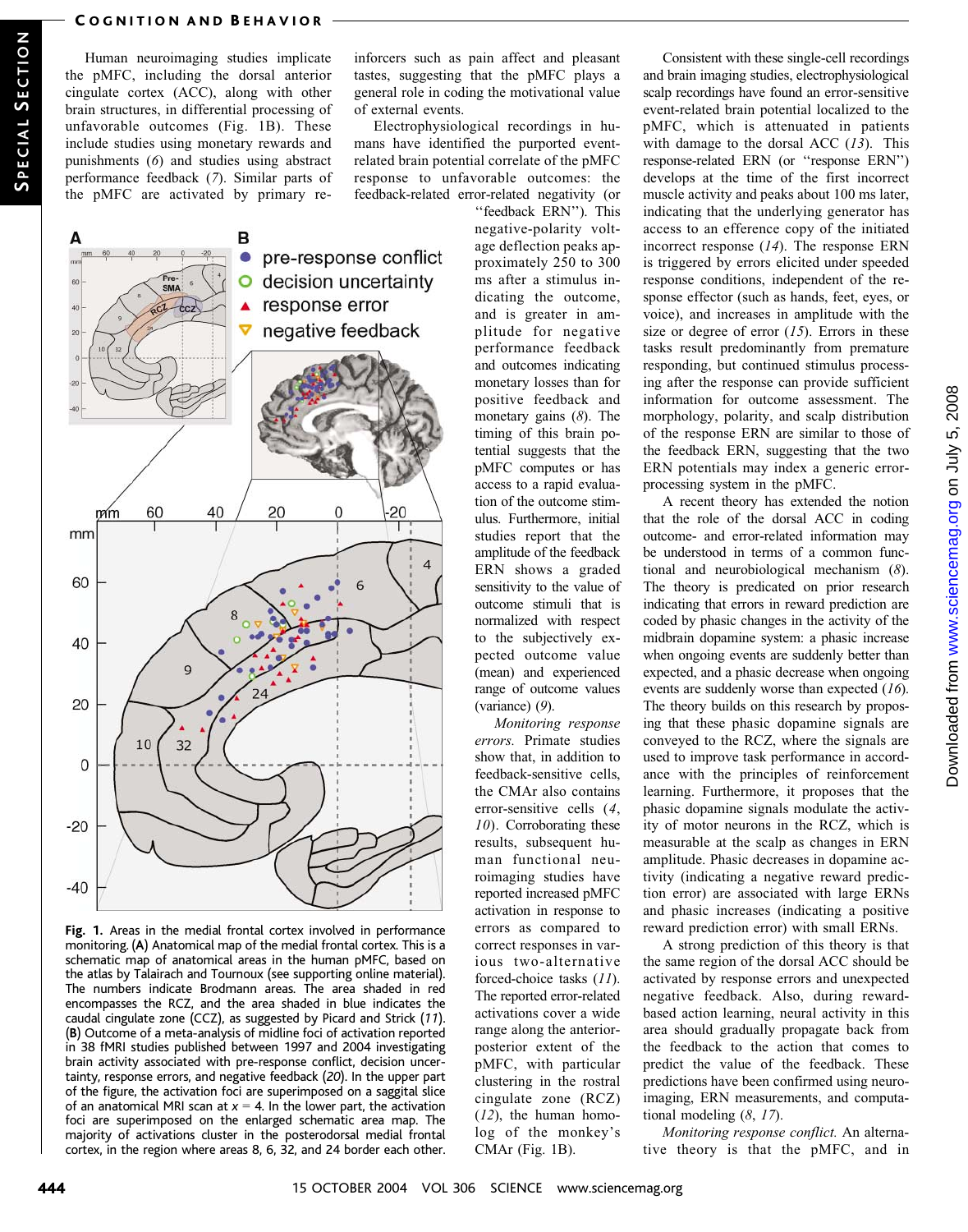particular the dorsal ACC, is involved in the monitoring of response conflict (18). Response conflict occurs when a task concurrently activates more than one response tendency; for example, when the stimulus primes a prepotent but incorrect response or when the correct response is underdetermined. Often, incorrect response tendencies are overridden in time by the overt correct response, resulting in high response conflict before the correct response (pre-response conflict). In contrast, occasional errors resulting from premature responding are characterized by response conflict after the response: The correct response tendency resulting from continued stimulus processing conflicts with the already executed incorrect response. In underdetermined responding (that is, under conditions requiring choosing from a set of responses, none of which is more compelling than the others), decision uncertainty occurs. Thus, decision uncertainty involves conflict similar to response conflict observed in tasks in which a prepotent response is overridden (18).

The conflict-monitoring theory is consistent with the neuroimaging evidence for pMFC activation in response to errors, reviewed above, and with the timing of the response ERN, indicating post-response conflict. In addition, the theory predicts that the pMFC should be active in correct trials characterized by high pre-response conflict, a prediction that has been confirmed by a large number of studies (Fig. 1B). Moreover, the predicted timing of such conflict-related activity is consistent with the occurrence of an ERN-like component, the N2, just before the response (19). Finally, the detection of high post-response conflict may be used as a reliable basis for internal error detection, thereby obviating the need for an explicit error detection mechanism (19).

The theory further holds that, upon the detection of response conflict, the pMFC signals other brain structures that the level of cognitive control needs to be increased.

Convergence and divergence in performance monitoring. The findings reviewed above suggest that the detection of unfavorable outcomes, response errors, response conflict, and decision uncertainty elicits largely overlapping clusters of activation foci in the pMFC. This assumption is consistent with a meta-analysis of the human neuroimaging literature (table S1), focusing on pMFC activations in response to these types of events (Fig. 1B) (20). The high degree of overlap should not be taken, however, as direct evidence for a generic role of neurons (or neuronal populations) in this brain area in monitoring various aspects of performance. First, although there is considerable overlap, there are some apparent differences as well, with foci associated

with pre-response conflict clustering slightly more dorsally than foci activated during error and feedback monitoring (21, 22). Second, single-cell recordings in monkeys suggest that different (neighboring) neurons within specific pMFC regions can be involved in different aspects of performance monitoring (4). Thus, the overlap between the activation foci identified in human neuroimaging studies does not necessarily imply identical functions for all neurons or neuronal ensembles within the pMFC.

A potential link between the outlined theories of pMFC functions is that preresponse conflict and decision uncertainty signal a reduced probability of obtaining reward, whereas errors and unexpected negative feedback signal the loss of anticipated reward. The pMFC, particularly the RCZ, is engaged when the need for adjustments to achieve action goals becomes evident. Interestingly, the monitoring processes examined here cluster primarily in the transition zone between the cingulate and paracingulate (areas 24 and 32), association (area 8), and premotor cortices (area 6), an area that has extensive connections with brain areas involved in the control of cognitive and motor processes and has been implicated in the regulation of autonomic arousal (23, 24). This presumably places the pMFC in a strategically located position for signaling the need for performance adjustments and for interacting with brain areas involved in motor and cognitive, as well as autonomic and motivational, functions.

### Performance Adjustments

Although the pMFC is consistently implicated in action monitoring, the mechanisms underlying the implementation of subsequent performance adjustments are less well understood. Two important questions are: (i) Is there a link between pMFC activation associated with performance monitoring and subsequent performance adjustments? (ii) What brain structures may be involved in the implementation of such control adjustments? In neuroimaging and neuropsychological studies, the LPFC has been broadly implicated in the coordination of adaptive goal-directed behavior (25–29). We review studies that address the first question, and we briefly evaluate the scant literature on functional interactions between the pMFC and LPFC in the service of adaptive control.

pMFC activity and immediate control adjustments. When stimuli elicit conflicting response tendencies or overt response errors, appropriate performance adjustments may be aimed not only at immediate correction of these tendencies but also at preventing errors on subsequent trials. A distinction can be made between two types of trial-to-trial performance adjustments: (i) shifts in the

tradeoff between speed and accuracy of responding that place the cognitive system in a more cautious (as opposed to impulsive) response mode, and (ii) increases in control that improve the efficiency of information processing. Speed/accuracy tradeoffs may be expressed in ''post-error slowing,'' the observation that reaction times typically slow down after errors and correct, high-conflict trials (18). Changes in control, induced by such trials, can become evident in improved performance due to reduced interference from distracting information. For example, the increase in reaction times normally observed for incongruent stimuli (where target and distractor stimuli call for opposing responses) as compared to congruent stimuli (when distractors elicit the same action as the target stimulus) is typically reduced on trials after errors (30).

Several observations are consistent with a close link between modulations of pMFC activity and subsequent changes in performance. One study categorized trials in terms of their ERN amplitudes and found that the reaction time on the subsequent trial slowed progressively with increasing ERN amplitude on the current trial  $(14)$ . In a similar vein, response errors on a two-alternative forced-choice task are foreshadowed by modulation of this pMFC activity during the immediately preceding (correct) response. Error-preceding trials were characterized by increased positivity in the time window typically associated with the ERN (31). This ''error-preceding positivity'' may reflect a transient disengagement of the monitoring system, resulting in occasional failures to implement appropriate control adjustments and hence in errors. Experimental factors that affect ERN amplitude may also affect subsequent performance adjustments. For example, alcohol consumption led to a reduction in the ERN amplitude and eliminated the post-error reduction of interference observed in a control condition (30). The relation between these findings and the associated neural circuitry was captured more directly in recent neuroimaging studies of Stroop task and response-inhibition performance (32, 33): Post-hoc reaction time analyses revealed that greater ACC activity during error trials was associated with greater post-error slowing.

The latter studies also addressed the role of the LPFC in implementing control adjustments and its interaction with the pMFC. Trials exhibiting the greatest behavioral adjustments after errors and correct, highconflict trials were associated with increased activity in the LPFC. Further, the degree of pMFC activity on conflict and error trials accurately predicted activity in the LPFC on the next trial. These and other findings are consistent with the idea that the pMFC, as a

n

PECIAL

n

ECTION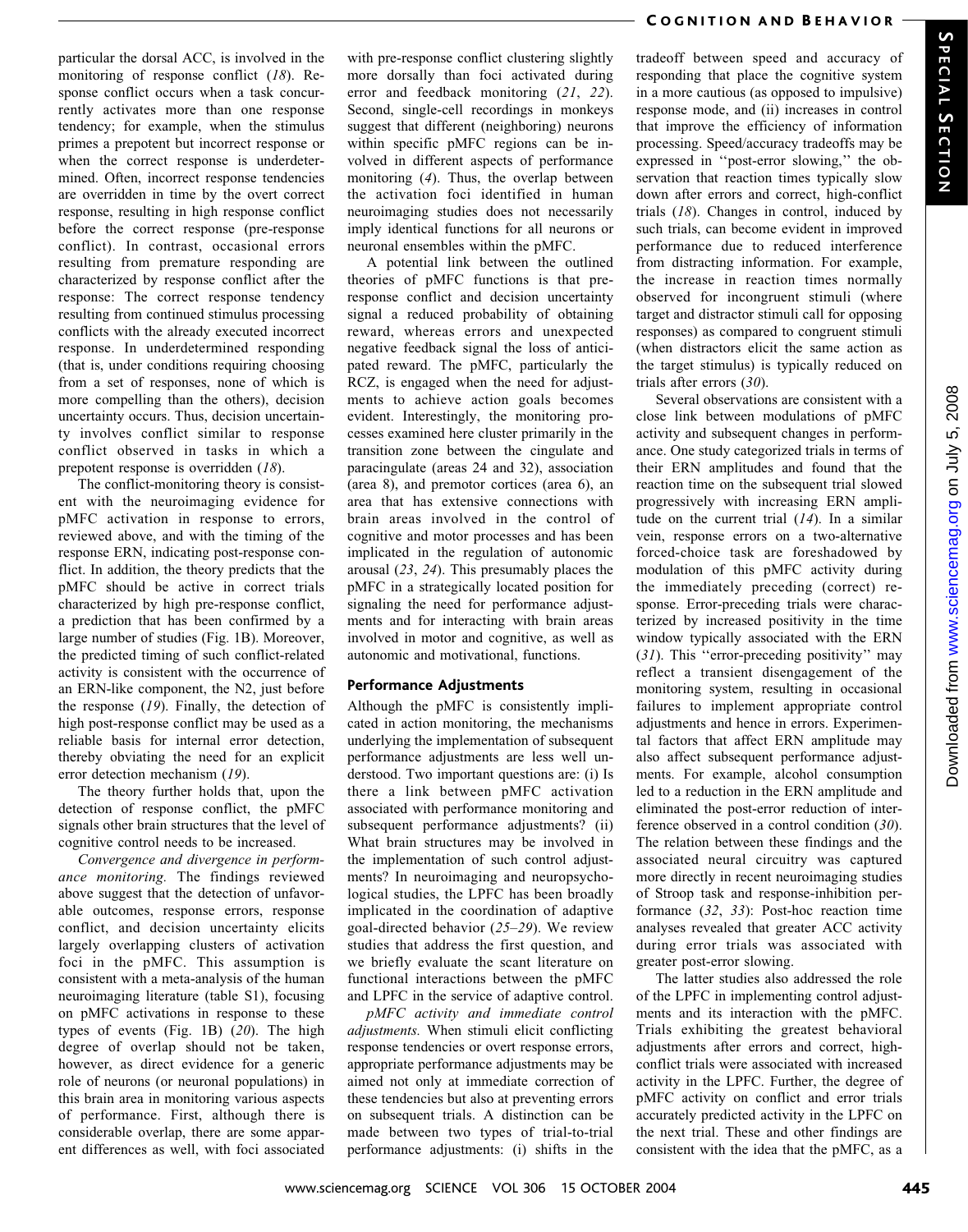monitor, and the LPFC, as a controller, interact in the regulation of goal-directed behavior (18).

pMFC activity and reward-based association learning. In addition to the link between pMFC activity and immediate adjustments in performance, there also seems to be a close relation between pMFC activity and reward-based association learning. A study of reward-based reversal learning in monkeys identified cells in the CMAr that fired only when two conditions were met: (i) reward was less than anticipated, and (ii) the reduction in reward was followed by changes in the monkeys' action selection (5). This finding has been corroborated by two recent functional magnetic resonance imaging (fMRI) studies of reversal learning, showing that ACC activity was observed under the same conjunctive condition (34, 35). Reversal learning studies typically also show activation of the LPFC and other structures in association with changes in choice behavior (36). Whether these behavioral adjustments are implemented by or pMFC or whether the pMFC merely signals the LPFC or other structures to implement the adjustments remains to be explored.

Finally, there is evidence for an intimate relation between ERN amplitude and associative learning. In scalp electrophysiological activity, recorded from human participants who were required to learn stimulus-response contingencies on the basis of trial-to-trial positive or negative feedback, the feedback ERN to negative feedback decreased as participants were learning the contingencies, which is consistent with the theory discussed above that the ERN reflects a reward prediction error signal (8). Also, as participants learned the response associated with each stimulus, the response ERN associated with choice errors (provoked through the use of a stringent reaction time deadline) increased. In a temporal difference-learning model, not only did the ERN correlate with a reward prediction error but the brain activity underlying the ERN could also serve as a reinforcement learning signal for associative learning and hence optimizing task performance  $(8)$ .

## Conclusions and Future Directions

We have provided an overview of the evidence suggesting a critical role for the pMFC in performance monitoring and the implementation of associated adjustments in cognitive control. Our meta-analysis indicates that an extensive part of the pMFC including areas 6, 8, 24, and 32, largely falling into a region referred to as the RCZ in humans—is consistently activated after the detection of response conflict, errors, and unfavorable outcomes. The similarities between two brain potentials generated by this

area, the ERN and feedback ERN, are consistent with the view that the pMFC accommodates a unified functional and neurobiological performance-monitoring mechanism (8). This mechanism allows the pMFC to signal the likelihood of obtaining an anticipated reward (either definitive, as observed in studies of error detection and feedback processing, or probabilistic, as observed in studies of decision uncertainty and pre-response conflict).

Three conclusions from the meta-analysis should be emphasized. First, performance monitoring is associated with pMFC activations in a functionally integrated region (the RCZ) that cuts across various Brodmann areas beyond the ''traditionally'' reported ACC. Second, the most pronounced cluster of activations is in area 32 for all types of monitored events, suggesting the importance of this area for a unified performance monitoring function. Thus, the conclusion that error monitoring and conflict monitoring are performed by different areas, as derived from initial studies that were designed to identify differential involvement, is not ubiquitously confirmed by the meta-analysis. Third, activations related to pre-response conflict and uncertainty occur more often in area 8 and less often in area 24 than do activations associated with errors and negative feedback. Thus, although there is considerable overlap, there are some apparent differences as well, with activation foci associated with reduced probabilities of obtaining reward clustering slightly more dorsally than foci associated with errors and failures to obtain anticipated reward.

This generic monitoring function endows the pMFC with the capacity to signal the need for performance adjustment. Indeed, further evidence indicates a tight link between activity in this area and subsequent adjustments in performance, suggesting that the pMFC signals other brain regions that changes in cognitive control are needed. Although direct evidence is sparse, a likely candidate structure for effecting these control adjustments is the LPFC. Thus, monitoring-related pMFC activity may serve as a signal that engages control processes in the LPFC that are needed to regulate task performance in an adaptive fashion.

This conclusion notwithstanding, several questions remain. First, most studies of the pMFC and performance monitoring have tried to relate pMFC activity to control adjustments on the subsequent trial. An unresolved issue is whether the monitoring signal from the pMFC can also be used to resolve response conflicts on a within-trial basis (34). There is in principle no reason why such adjustments could not be implemented already within the same trial (to resolve conflict and correct the activation of inappropriate responses before they eventuate in an overt error). It is hard to tackle this question empirically using neuroimaging studies, because it requires disentangling the monitoring signal (indicating the need for control) and the answer to this signal (control implementation), which may be partly overlapping in time.

Another unresolved issue concerns the nature of the connection between the pMFC and LPFC. Anatomical studies in monkeys show dense reciprocal connections of the pMFC and LPFC (37, 38). In humans, evidence for such connections is more indirect. Neuroimaging studies show concomitant activations in the LPFC and pMFC (39), suggesting close functional connectivity between these two areas. Little is known, however, about differential or selective reciprocal projections between various portions of the pMFC on the one hand and various subdivisions of the LPFC on the other. Possibly, this functional interplay is in part mediated by subcortical structures such as the basal ganglia and mesencephalic nuclei (7, 8) or by the supplementary motor area (SMA) or pre-SMA (29, 40).

Electrophysiological studies of patients with LPFC lesions have reported abnormal pMFC activity in response to errors (41). Such studies argue against the possibility of unidirectional information flow between the pMFC and LPFC, and instead suggest that performance monitoring and the regulation of cognitive control may be realized through intricate reciprocal projections between these two structures. It is a challenge for future research to further identify and characterize these interactions.

Although our review of the literature capitalizes on the role of the pMFC in performance monitoring, leading to performance adjustments on subsequent trials, other studies have suggested a more executive role for the pMFC in implementing control directly (42). Studies in nonhuman primates have shown that cells in the pMFC (especially in the monkey homolog of the RCZ) are well situated for this role, because this area has direct and indirect projections to primary and supplementary motor areas  $(43, 44)$ . It has been argued that some of these cells are involved in ''goal-based action selection'' (that is, selecting between competing actions in view of the anticipated reward associated with each of these actions) (43, 44). The relation between these complementary functions remains to be further explored.

### References and Notes

- 1. M. Shidara, B. Richmond, Science 296, 1709 (2002).
- 2. B. Knutson, G. W. Fong, C. M. Adams, J. L. Varner, D. Hommer, Neuroreport 12, 3683 (2001).
- 3. V. Stuphorn, T. L. Taylor, J. D. Schall, Nature 408, 857 (2000).